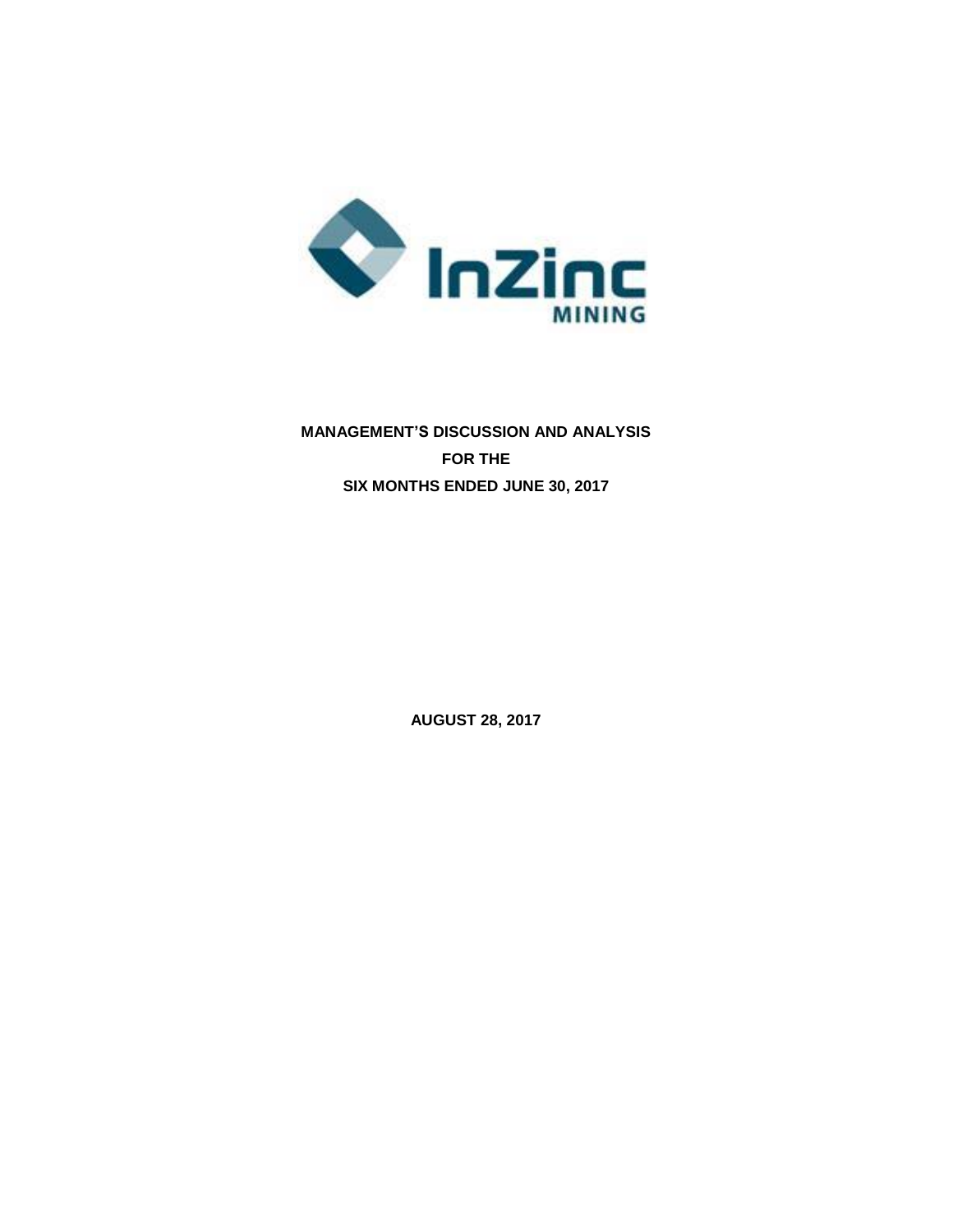## *Description of Management Discussion and Analysis*

The purpose of this Management Discussion and Analysis ("MD&A") is to explain management's point of view regarding the past performance and future outlook of InZinc Mining Ltd. (the "Company"). This report also provides information to improve the reader's understanding of the condensed interim consolidated financial statements and related notes for the six months ended June 30, 2017 as well as important trends and risks affecting the Company's financial performance, and should therefore be read in conjunction with the audited consolidated financial statements of the Company for the year ended December 31, 2016. Those financial statements are prepared in accordance with International Financial Reporting Standards ("IFRS") as issued by the International Accounting Standards Board. All amounts in the financial statements and in this discussion and analysis are expressed in Canadian dollars, unless otherwise indicated. The following discussion is dated and current as of August 28**,** 2017. This MD&A contains forward-looking information and statements which are based on the conclusions of management. The forward-looking information and statements are only made as of the date of this MD&A.

The Company's certifying officers, based on their knowledge, having exercised reasonable diligence, are also responsible to ensure that these filings do not contain any untrue statement of a material fact or omit to state a material fact required to be stated or that is necessary to make a statement not misleading in light of the circumstances under which it was made, with respect to the period covered by these filings, and these financial statements together with the other financial information included in these filings. The Board of Directors' approves the Financial Statements and MD&A and ensures that management has discharged its financial responsibilities. The Board's review is accomplished principally through the Audit Committee, which meets periodically to review all financial reports, prior to filing.

Additional information on the Company is available on SEDAR and at the Company's website, **[www.inzincmining.com](http://www.lithicresources.com/)**.

#### *Forward-Looking Statements*

Certain disclosures contained in this MD&A may constitute forward-looking information. This is information regarding possible events, conditions or results of operations of the Company that is based upon assumptions about future economic conditions and courses of action which is inherently uncertain. All information other than statements of historical fact may be forward-looking information.

Forward-looking information is subject to a variety of risks and uncertainties which could cause actual events or results to differ from those reflected in the forward-looking statements, including, without limitation, risks and uncertainties relating to the interpretation of drill results and the estimation of mineral resources, the geology, grade and continuity of mineral deposits and the possibility that future exploration and development results will not be consistent with the Company's expectations. Some other risks and factors which could cause results to differ materially from those expressed in the forward-looking information contained in this MD&A are described under the heading "Risks and Uncertainties".

Readers are cautioned that any such listings of risks are not, and in fact cannot be, complete. Although the Company has attempted to identify important factors that could cause actual events and results to differ materially from those described in the forward-looking information, there may be other factors that cause events or results to differ from those intended, anticipated or estimated. The Company believes the expectations reflected in the forward-looking information are reasonable but no assurance can be given that these expectations will prove to be correct and readers are cautioned not to place undue reliance on forwardlooking information contained in this MD&A.

The forward-looking information contained in this MD&A is provided as of the date hereof and the Company undertakes no obligation to update publicly or revise any forward-looking information, whether as a result of new information, future events or otherwise, except as otherwise required by law. All of the forward-looking information contained in this MD&A is expressly qualified by this cautionary statement.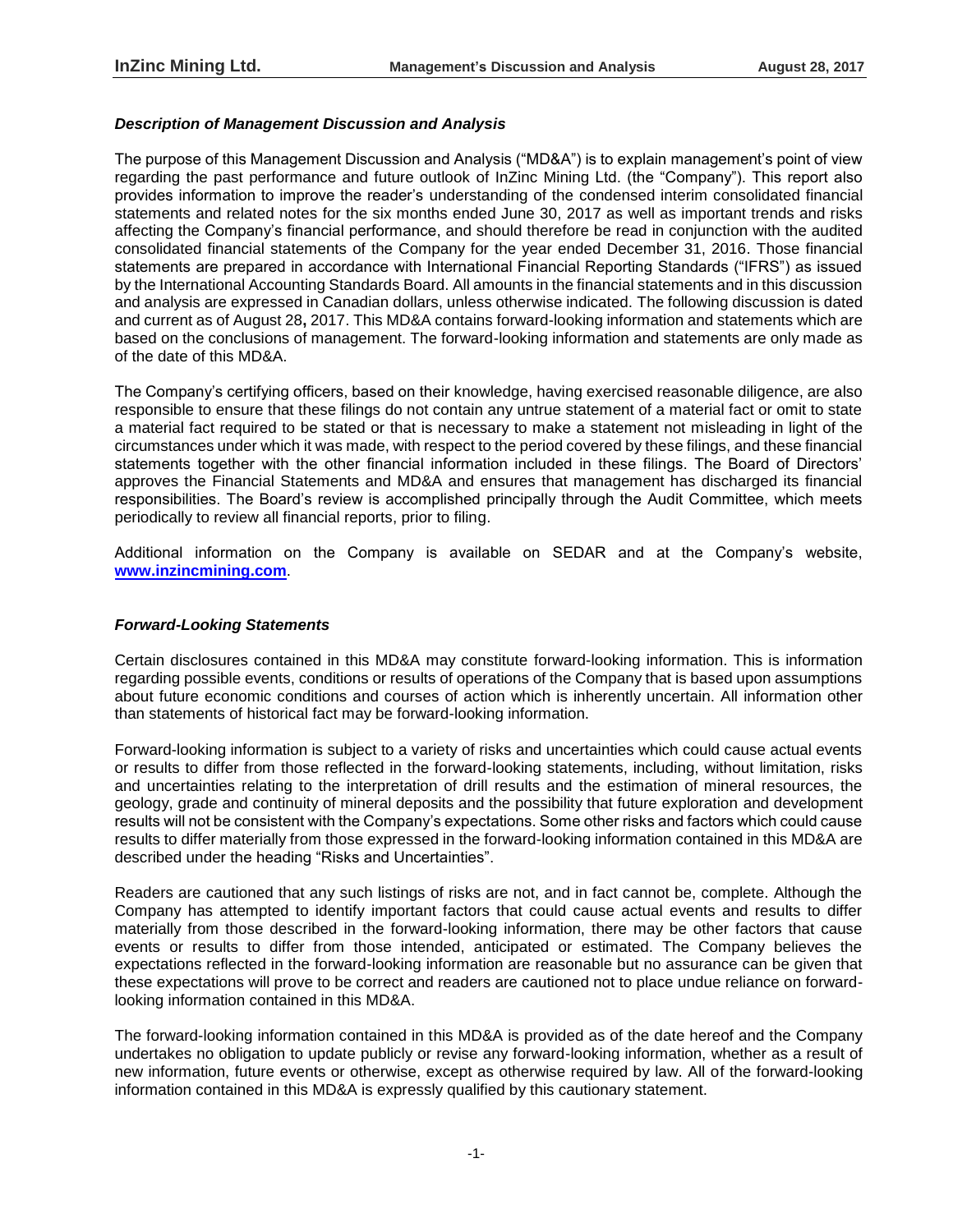## **Description of Business**

InZinc Mining Ltd. (the "Company") is incorporated under the Canada Business Corporations Act and is listed on the TSX Venture Exchange ("TSX-V"). It was renamed from Lithic Resources Ltd. on February 18, 2014. The principal business of the Company is the acquisition and exploration of mineral properties ("exploration and evaluation assets"), either solely or through joint ventures and options.

## **Discussion of Operations**

The Company currently holds two properties, the West Desert Zinc Property ("West Desert:)") in western Utah, formerly known as the Crypto Zinc Property and the newly acquired Indy Zinc Property ("Indy") in British Columbia. In addition to exploring its existing properties, the Company is engaged in a continuing review of other properties and projects for possible acquisition.

The Company's West Desert and Indy projects are at the exploration stage and have not generated any revenues. At June 30, 2017, the Company had not yet achieved profitable operations and has a deficit of \$8,471,953 (December 31, 2016 - \$8,126,512).

Since the Company's properties are at the exploration stage, it does not have operations or operating results in the conventional use of the terms. The Company's financial success will ultimately be dependent upon finding economically recoverable mineral reserves, confirmation of its interest in those reserves and its ability to obtain the necessary financing to profitably produce those reserves.

#### **Summary of Recent Activities**

On June 1, 2017, the Company announced the appointment of Ms. Joyce Musial as Vice President, Corporate Affairs, effective June 1, 2017.

On October 18, 2016, the Company entered into an option agreement with Pac Shield Resources Inc. ("PSR"), a private British Columbia company, to acquire a 100% interest in the Indy located in central British Columbia. The property consists of seven mineral claims (2,111 hectares) located approximately 100 km south of the city of Prince George, British Columbia.

On August 25, 2016, the Company provided a 12-month extension of the expiry date of 4,513,700 share purchase warrants originally issued in connection with two non-brokered private placements that closed on August 29, 2014 (3,333,400 units) and September 30, 2014 (5,694,000 units). Each unit in both placements consisted of one share and one half share purchase warrant. The original terms of the placements specified that each warrant was exercisable into one common share of the Company at a price of \$0.30 per warrant share until August 29, 2016 and September 29, 2016, respectively.

On June 22, 2016, the Company announced the appointment of Mr. John Murphy to the Board of Directors of the Company effective June 21, 2016.

On June 2, 2016, the Company announced that Mr. Chris Staargaard resigned as President, Chief Executive Officer and Director of the Company to pursue other interests. Mr. Kerry Curtis, Independent Chairman and Director of InZinc since 2012, has assumed the role of Interim Chief Executive Officer of the Company.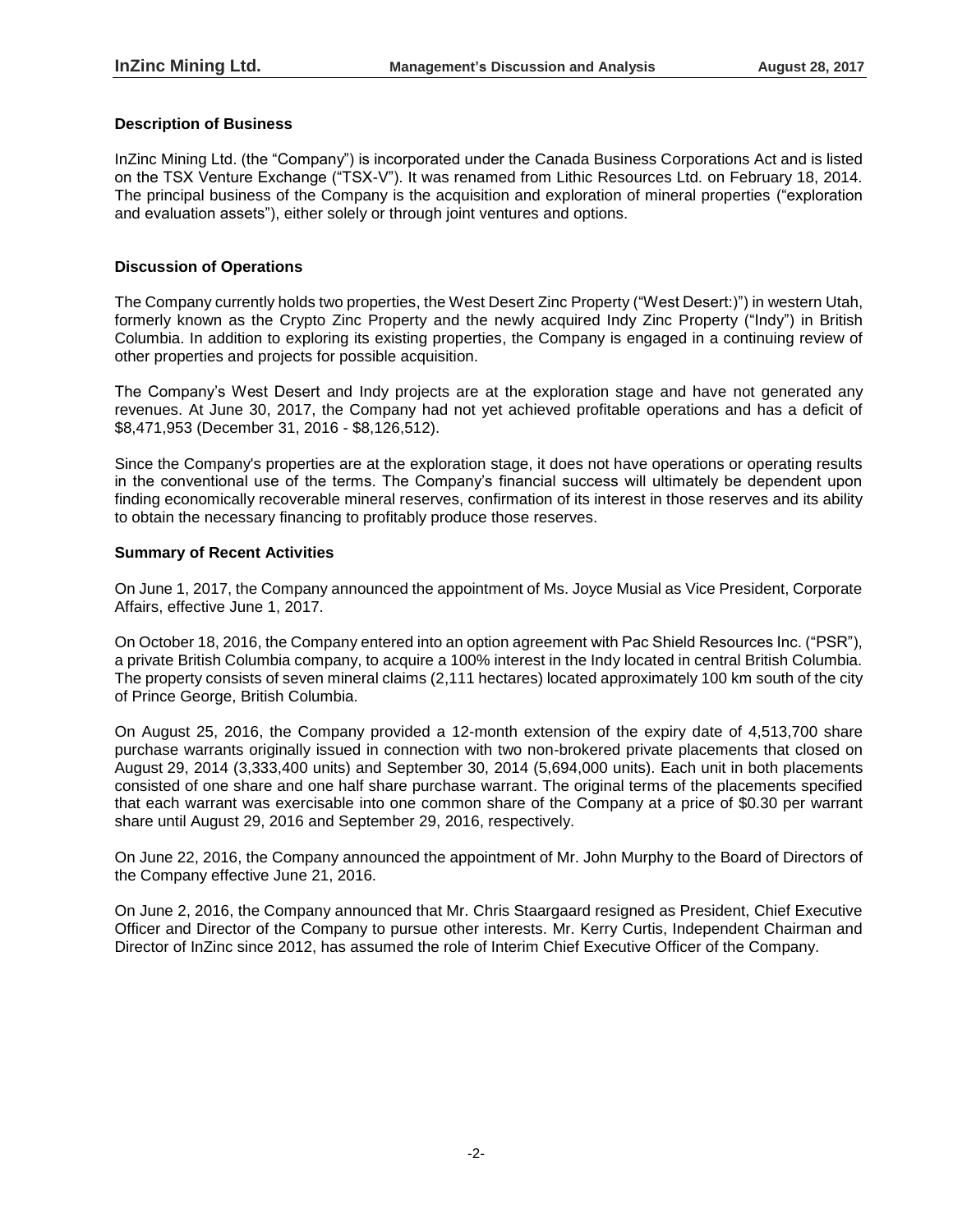## **Summary of Exploration Activities**

The following is a breakdown of the components of the Company's exploration and evaluation assets for the six months ended June 30, 2017:

|                                        | <b>West Desert</b> | <b>Indy</b>   | Total         |
|----------------------------------------|--------------------|---------------|---------------|
| <b>Acquisition costs</b>               |                    |               |               |
| Balance, December 31, 2016             | \$<br>394,127      | \$            | \$<br>394,127 |
| Additions during the period:           |                    |               |               |
| Option payments                        |                    | 30,000        | 30,000        |
| Shares issued                          |                    | 48,000        | 48,000        |
| Staking                                |                    | 1,280         | 1,280         |
|                                        |                    | 79,280        | 79,280        |
| Balance, June 30, 2017                 | 394,127            | 79,280        | 473,407       |
| <b>Deferred exploration costs</b>      |                    |               |               |
| Balance, December 31, 2016             | 5,275,540          |               | 5,275,540     |
| Additions during the period:           |                    |               |               |
| Field costs                            | 1,189              | 45,354        | 46,543        |
| Geological, geochemical, geophysical   |                    | 9,981         | 9,981         |
| Property holding costs, taxes and fees | 5,638              | 3,080         | 8,718         |
|                                        | 6,827              | 58,415        | 65,242        |
| Balance, June 30, 2017                 | 5,282,367          | 58,415        | 5,340,782     |
| <b>Total, June 30, 2017</b>            | \$5,676,494        | \$<br>137,695 | \$5,814,189   |

#### **West Desert**

In May of 2005, the Company signed an agreement to purchase a 100% interest in the West Desert zinccopper project (then known as the Crypto Zinc property) from EuroZinc Mining Corporation in exchange for 1,500,000 million shares and \$25,000 in cash. The 4,258 acre property is located in Utah about 160 km southwest of Salt Lake City, is crossed by a power-line, is easily accessible by road and has railheads within 90 km. It includes the historic Fish Springs Mining District which from the late 19th century through the mid-1970's recorded production of 2,700,000 million oz of silver.

### *Property Geology and History of Work Prior to Acquisition by the Company*

The West Desert deposit is a significant skarn/carbonate replacement deposit containing zinc-copper-silvergold-indium and iron and is similar in many respects to the deposits comprising the world class Bingham, Park City and Tintic mining districts located some 130 km to the east.

Modern exploration commenced in 1953 when Kennecott identified a very large magnetic anomaly at West Desert in a regional search for porphyry copper deposits. Beginning in 1961, Utah International drilled the property for its iron (magnetite) potential, subsequently discovering significant zinc mineralization. Cyprus Minerals optioned the property in the early 1990's and drilled a number of additional holes, mainly to test the known zones at depth. In all, 68 holes totalling about 27,000 metres were drilled on the property prior to InZinc's involvement.

Zinc mineralization at West Desert is concentrated in two contiguous zones, known as the Main and Deep (CRD) Zones hosted in a sequence of Cambrian to Ordovician carbonate rocks where those strata have been cut by a quartz monzonite intrusive of Late Eocene age. Zinc in both zones occurs as coarse-grained sphalerite in magnetite-rich, skarns and/or replacement deposits preferentially developed in shaly members within the dolomitic carbonate sequence. Small amounts of chalcopyrite are commonly found with sphalerite and some zones of relative copper enrichment are present. The Main zone is generally oxidized to a maximum depth of about 250 metres, sphalerite having been converted mainly to smithsonite and hemimorphite.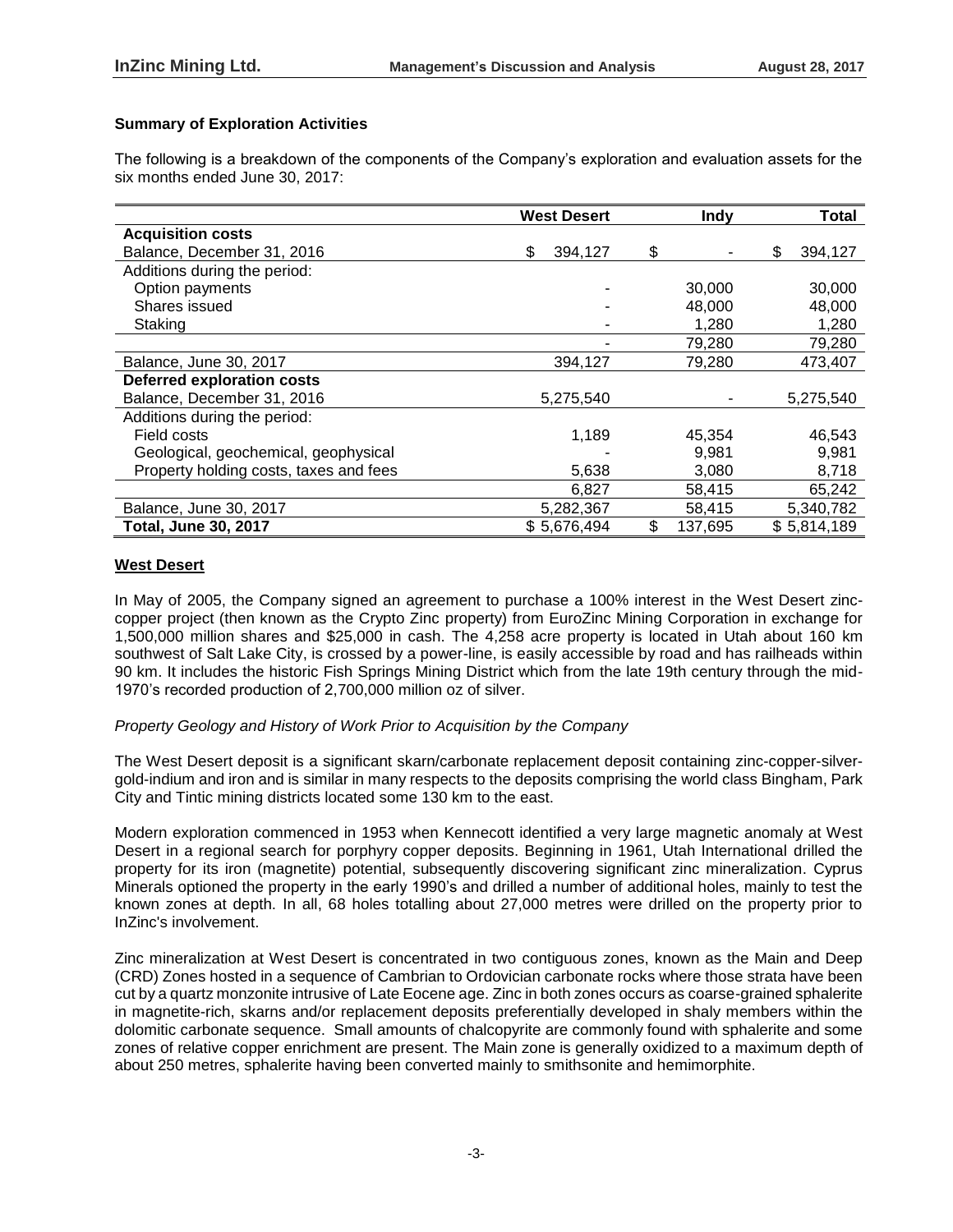Numerous significant intervals of molybdenite mineralization have been intersected in drilling, both as disseminations in skarn and as porphyry-style quartz-molybdenite-pyrite veinlets and fracture-coatings in the underlying intrusive rocks. The general distribution and chemistry of mineralization on the West Desert property shows zoning similar to that in typical porphyry systems, with an inner zone of molybdenum-rich mineralization grading outwards through copper and zinc, then lead, silver and manganese with increasing distance from the intrusive. It is very likely that known mineralization is related to an underlying porphyry molybdenum system.

Various historic workings in the Fish Springs District are developed on high grade silver-lead replacement deposits controlled by structures and occur to the east of the known zinc deposit. Total production in the district, in which the single largest mine by far was the Utah Mine, is recorded at about 20,300 tons grading 128 ounces silver per ton (4,389 gpt) and 44% lead. High grade intercepts of silver-rich replacement style mineralization have been encountered in drilling outside of the historical mine area.

## *2006 - 2010 Exploration by InZinc*

The Company completed an Induced Polarization survey and a detailed helicopter-borne aeromagnetic survey in 2006. From 2007 to 2008 a total of 10,639 metres of diamond core drilling was completed in 15 holes. An independent resource estimate was completed by Mine Development Associates ("MDA") of Reno, Nevada and published on March 29, 2010. Metallurgical testwork on both sulphide and oxide mineralization was also completed in 2010. On August 5, 2010, the Company announced a Preliminary Economic Assessment ("PEA") of the West Desert project and a final report was filed on September 17, 2010.

#### *2014 Preliminary Economic Assessment*

On April 1, 2014, the Company announced the results of a new PEA of the West Desert project and the full technical report was published on May 7, 2014. The 2014 PEA is major re-appraisal of the West Desert project and supersedes all earlier reports.

# *Highlights*

- After tax NPV(8%) of USD \$258,000,000, IRR of 23% and payback of 3.7 years assuming base case long term metal prices (*USD; zinc = \$1 /lb, copper = \$3 /lb, iron = \$105 /t, indium = \$600 /kg, silver = \$21 /oz, gold = \$1,300 /oz)*
- conventional bulk underground mining of sulphide resources
- 2,370,000 tonnes per year mined over a 14.8 year mine life
- conventional processing to produce three clean concentrates
- zinc recoveries of 92% into a concentrate grading 55% zinc and containing high levels of indium with no deleterious elements
- copper recoveries of 74% into a concentrate grading 29% copper with payable levels of silver and gold and no deleterious elements
- average annual production of 107,900,000 lbs zinc, 9,900,000 lbs copper and 1,000,000 tonnes iron concentrate (magnetite)
- good potential for resource expansion

The PEA was prepared by MDA with contributions from International Metallurgical and Environmental Inc. in accordance with the definitions in Canadian National Instrument 43-101. The PEA is considered preliminary in nature. It includes Inferred mineral resources that are considered too speculative to have the economic considerations applied that would enable classification as mineral reserves. There is no certainty that the conclusions within the PEA will be realized. Mineral resources that are not mineral reserves do not have demonstrated economic viability.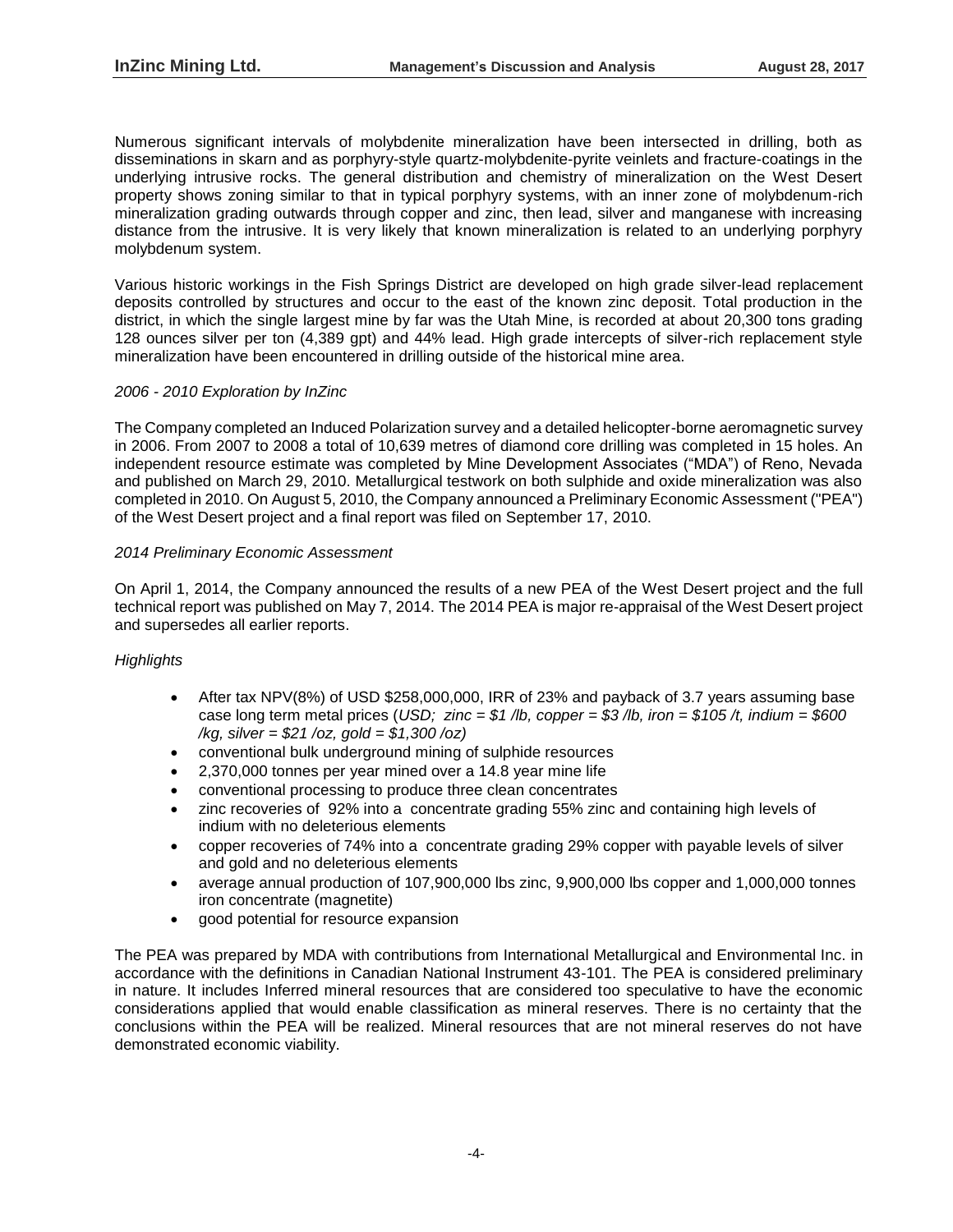# *2014 PEA Economics*

The table below summarizes base case economic metrics for the Project as well as its sensitivity to the price of zinc:

|                              |                 | After-Tax       |        |                 | Pre-Tax         |        |                         |
|------------------------------|-----------------|-----------------|--------|-----------------|-----------------|--------|-------------------------|
| <b>Zinc Price</b><br>(\$/lb) | <b>NPV (5%)</b> | <b>NPV (8%)</b> | IRR(%) | <b>NPV (5%)</b> | <b>NPV (8%)</b> | IRR(%) | <b>Payback</b><br>(Yrs) |
| 0.80                         | \$238M          | \$146M          | 17%    | \$321M          | \$208M          | 19%    | 4.9                     |
| 1.00                         | \$377M          | \$258M          | 23%    | \$507M          | \$357M          | 27%    | 3.7                     |
| 1.20                         | \$507M          | \$363M          | 29%    | \$693M          | \$506M          | 34%    | 3.0                     |

*Note: USD\$; base case at Zn=\$1 in bold*

Project economics were estimated on the basis of the average of long term metal price forecasts and included zinc at \$1/lb, copper at \$3/lb, iron ore at \$105/t (62% Fe, CFR-Tianjin), gold at \$1,300/oz and silver at \$21/oz. The project's iron concentrate (magnetite) is expected to attract a \$10/t premium to the Tianjin benchmark iron ore price and be priced at \$115/t. No long term projections were available for the indium price and a price of \$600/kg, well below the current spot price of about \$750/kg, was chosen.

#### *2014 PEA Mineral Resources*

The PEA resource estimates were revised to include iron (magnetite). MDA constructed a highly detailed, three dimensional block model on the basis of both InZinc's and historical drilling. Zinc, iron, copper and indium grades were assigned to each block using inverse distance interpolation.

Gross metal values ("GMV") used for resource cutoff reporting were based on a zinc price of USD \$1/lb, a copper price of USD \$3/lb, an iron ore price of \$105/tonne and an indium price of USD \$600/kg to determine the relative value of each metal. The magnetite price of \$115/t ultimately used in the GMV calculation included an expected \$10/t premium to the benchmark iron ore price.

A GMV cutoff value of \$50/tonne was used to define (sulphide) resources that would be potentially mineable in an underground operation. A GMV cutoff value of \$15/tonne was used to define oxide resources that would be potentially mineable in an open pit operation. All mineralization was diluted to minimum dimensions of 2m by 2m by 3m.

Project wide underground sulphide resources are summarized in the table below:

| Cut-off<br>(SGMV/t) | Category        | <b>Million</b><br>Tonnes | ZnEq<br>(%) | Zn<br>(%) | Zn<br>(MIbs) | Cu<br>(%) | Cu<br>(MIbs) | <b>In</b><br>(g/t) | <b>In</b><br>(t) | <b>Magnetite</b><br>(%) | <b>Magnetite</b><br>(Mt) |
|---------------------|-----------------|--------------------------|-------------|-----------|--------------|-----------|--------------|--------------------|------------------|-------------------------|--------------------------|
| 50                  | Indicated       | 13.0                     | 6.22        | 2.16      | 691.3        | 0.23      | 65.1         | 33                 | 433              | 48                      | 6.2                      |
| 100                 | Indicated       | 8.0                      | 7.96        | 3.18      | 561.1        | 0.29      | 50.9         | 42                 | 340              | 53                      | 4.2                      |
| 150                 | Indicated       | 3.9                      | 10.50       | 5.28      | 456.1        | 0.34      | 29.2         | 54                 | 211              | 53                      | 2.1                      |
| 50                  | <b>Inferred</b> | 46.0                     | 5.57        | 1.76      | 1.781.0      | 0.22      | 224.6        | 24                 | 1,10             | 48                      | 22.0                     |
| 100                 | <b>Inferred</b> | 23.8                     | 7.59        | 3.02      | .583.9       | 0.32      | 167.2        | 32                 | 762              | 53                      | 12.5                     |
| 150                 | <b>Inferred</b> | 9.8                      | 10.70       | 5.88      | ,266.5       | 0.43      | 92.4         | 38                 | 375              | 48                      | 4.7                      |

*Note: base cases at GMV cutoff = \$50 in bold; USD\$; ZnEq based on 100% recovery and Zn=\$1/lb, Cu=\$3/lb, Magnetite=\$115/t, and In=\$600/kg*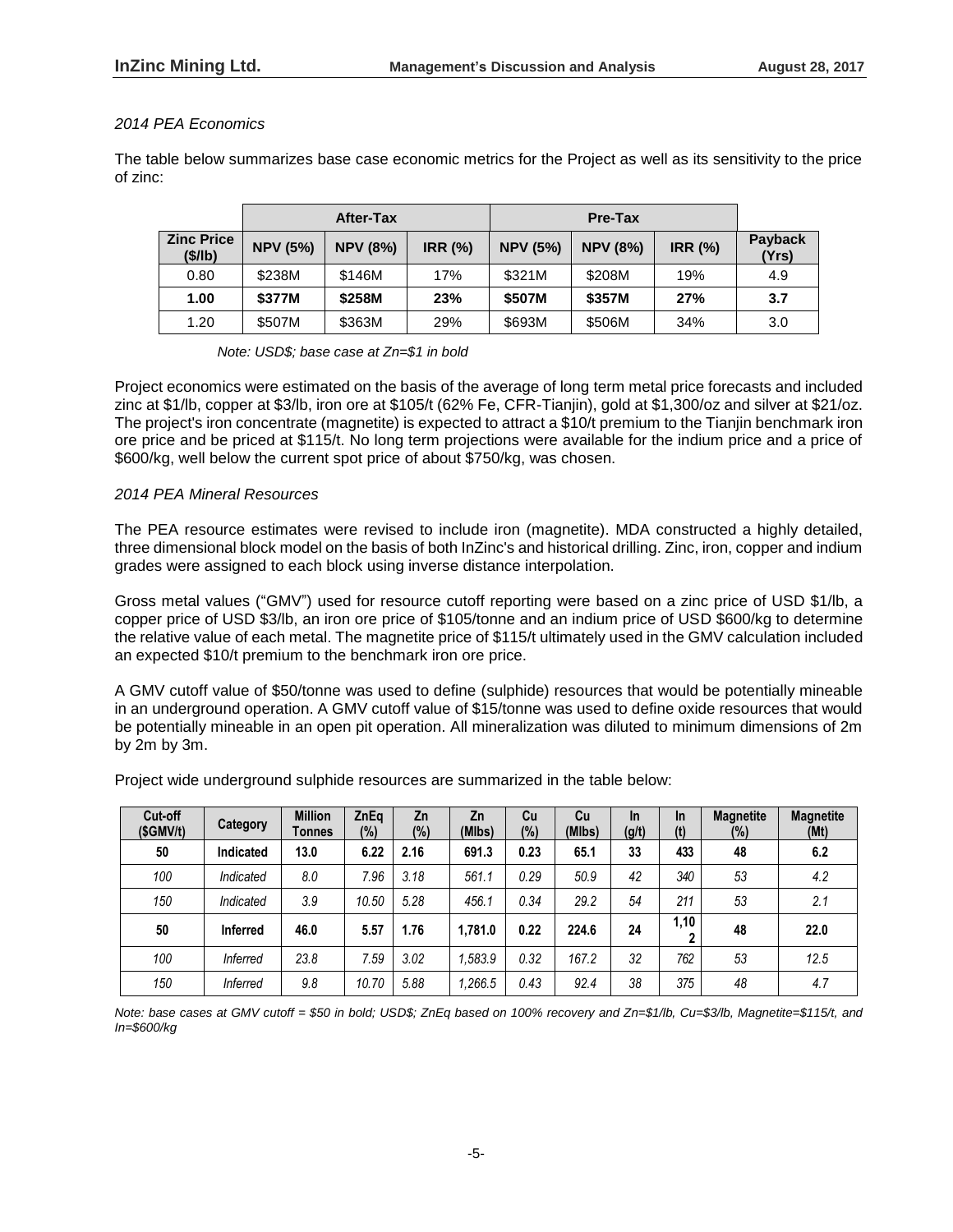| Cut-off<br>$(S \text{ GMV/t})$ | Category  | <b>Million</b><br>Tonnes | ZnEa<br>(%) | Zn<br>(%) | ۷'n<br>(MIbs) | Cu<br>(% )  | Cu<br>(MIbs)         | In<br>(g/t) | <b>In</b> | <b>Magnetite</b><br>(%) | <b>Magnetite</b><br>(Mt) |
|--------------------------------|-----------|--------------------------|-------------|-----------|---------------|-------------|----------------------|-------------|-----------|-------------------------|--------------------------|
|                                | Indicated | 1.4                      | 4.76        | 3.44      | 106.2         | 0.20        | $\sim$ $\sim$<br>o.z |             |           |                         | v. I                     |
| 15                             | Inferred  | 6.2                      | 4.40        | 2.95      | 404.8         | <u>J.14</u> | 19.8                 | u           | 58        | IJ                      | 0.9                      |

Project-wide near surface oxide resources are summarized in the table below:

*Note: base case stated; USD\$; ZnEq based on100% recovery and Zn=\$1/lb, Cu=\$3/lb, Magnetite=\$115/t, and In=\$600/kg*

Mineralization is open for expansion in three directions and there is very good potential for the discovery of additional mineralized zones away from existing resources.

## *2014 PEA Mining and Processing*

The PEA contemplates a 5,000 tonne per day underground mining operation ramping up to 6,500 tonnes per day in year three using longitudinal and transverse long-hole open stoping mining methods based on the underground resource only. Near surface oxide resources were not assessed and remain as a future opportunity.

Access to the deposit would be via two ramps, one of which would also host a conveyor system for ore haulage. A total of 34,000,000 tonnes would be mined over 14.8 years at an average run of mine mill feed grade of 2.72% Zn, 0.27% Cu, 44.0% magnetite and 30 gpt In. Indicated and Inferred resources below the mining cutoff grade but located inside designed stopes were used to dilute the material processed at grade. Internal dilution of non-resource material was added at zero grade. Average total dilution in the potentially mineable material is approximately 20%.

Run of mine material would undergo crushing and grinding to 65 microns after which traditional low cost, low intensity magnetic drum separators would recover 95% of magnetite into an iron concentrate grading 63% iron. Preliminary marketing evaluations have indicated that the low silica and ultra-low phosphorus chemistry of the magnetite (iron) concentrate is particularly suited to the North American pellet-making market.

Metallurgical studies have shown that the initial separation and removal of the magnetite (iron) to concentrate would result in an approximate 50% reduction of volume prior to flotation. The remaining non-magnetic material (tails), which contain essentially all of the copper and zinc minerals, would feed a standard flotation process plant with design capacity of 6,500 tonnes per day. Feed grade to the flotation plant is expected to be in the range of 3-6% Zn or approximately double that of the run of mine material. Expected metallurgical recovery for zinc is 92% into a concentrate grading 55% zinc and containing high levels of indium with no deleterious elements. Approximately 74% of the copper is expected to be recovered into a concentrate grading 29% copper with payable levels of silver and gold and no deleterious elements.

Projected production of payable metals is summarized in the table below:

|                | <b>Annual Average</b> | <b>Life of Mine</b> |
|----------------|-----------------------|---------------------|
| Zinc (Mlbs)    | 107.9                 | 1,594.3             |
| Copper (Mlbs)  | 9.9                   | 146.7               |
| Indium (t)     | 38.3                  | 566.1               |
| Magnetite (Mt) | 1.0                   | 14.5                |
| Gold (Koz)     | 7.6                   | 113.0               |
| Silver (Koz)   | 76.9                  | 1,137.0             |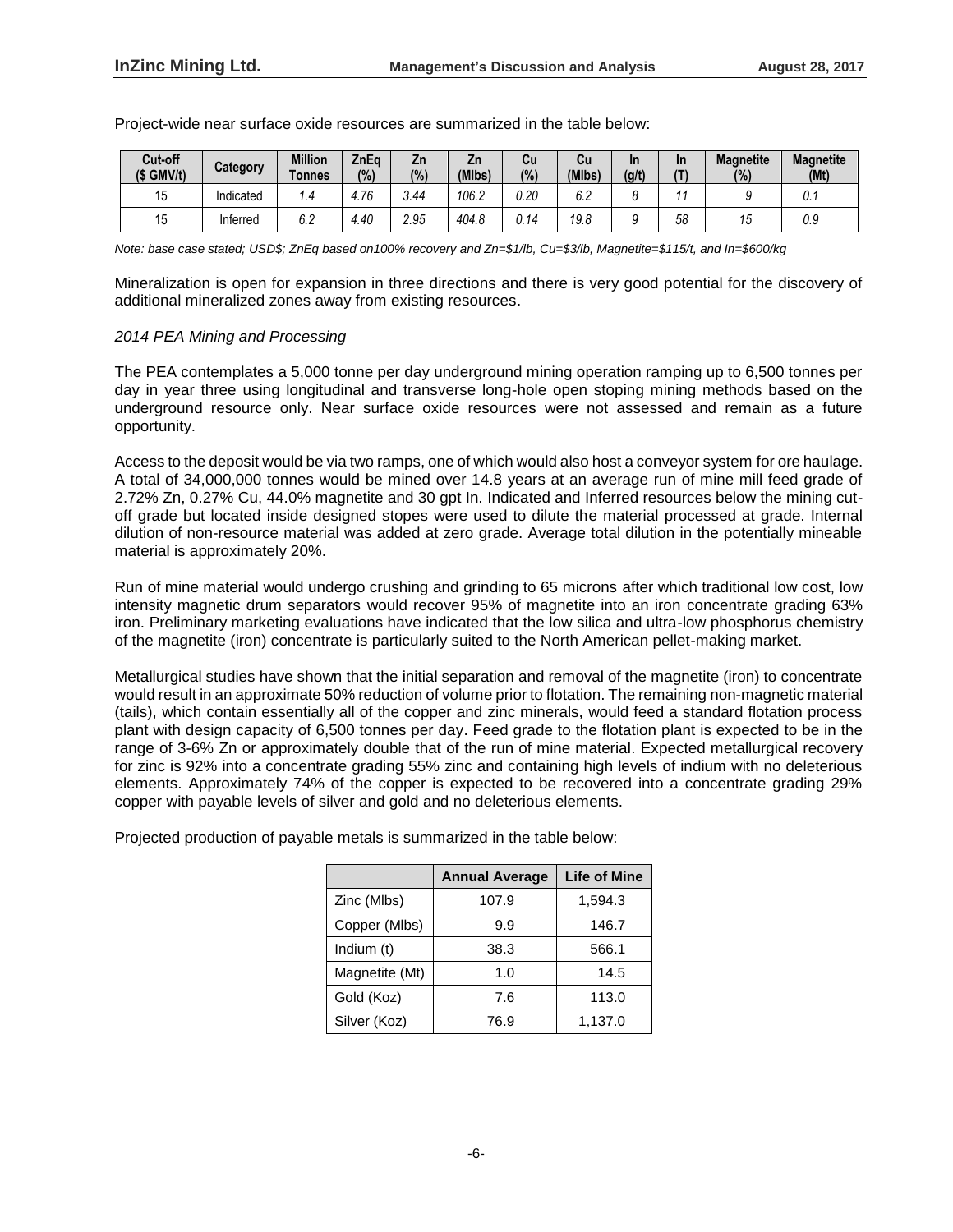## *Opportunities for Enhanced Economics*

- good potential to increase the resource to the east, west and south
- potential for the discovery of localized higher-grade areas within the resource
- very good potential for the discovery of additional mineralized zones within the Project area
- potential for additional recoverable zinc and copper at depth, within the magnetite resource but beyond the current limits of zinc-copper data
- transportation costs for iron concentrate (magnetite) could be significantly reduced through contract negotiations with the railroads and sourcing consumers in North America.
- potential to process oxide zinc mineralization
- potential cost reductions associated with optimization of the tailings facility

## *2014 PEA Outlook*

The PEA recommends further work leading to a Pre-Feasibility Study, including drilling, engineering and marketing studies, hydrological and geotechnical analysis, as well as various baseline environmental and archeological studies. The Company has commenced detailed planning and costing of this work and intends to proceed as soon as market conditions permit. Bonds and permits required for continued drilling and other exploration at West Desert are in place along with all facilities and infrastructure that supported the Company's 2007-2008 drill program, allowing for a quick start to field operations.

In addition to maintaining its active properties, the Company is engaged in a continuing review of other properties and projects for possible acquisition and/or transaction.

# **Indy**

- Ground access, 55 km from major highway, 70 km from trans-continental rail
- 450 m long mineralized trend (Tex Zone) outlined by five shallow, wide-spaced historical drill holes
- Tex Zone drill intersections range from 1.5 m to 19.7 m widths, grading from 1.9% to 8.9% zinc, from 1.0 g/t to 55.6 g/t silver and from 0.04% to 2.4% lead
- Tex Zone intersections estimated within 100 m of surface, open for expansion on strike and at depth
- Surface zinc oxides grading 45.5% zinc and 7.9 g/t silver in recent grab samples
- Multiple, large soil geochemical anomalies over 6.5 km strike, offer potential for additional discoveries
- Last comprehensive exploration by majors 26 years ago
- Four styles of zinc mineralization are widespread and only partially explored
- Ground work and additional soil sampling are planned in 2017 to prepare the project for drilling

Pursuant to the option agreement with PSR, the Company has the option to earn a 100% interest over a five year period by making staged cash payments totalling \$305,000 (including \$30,000 upon TSX-V acceptance - paid), issuing an aggregate of 2,100,000 shares (including 200,000 upon TSX-V acceptance - issued) and completing work commitments of \$2,600,000 (\$75,000 in the first year). In addition, a \$500,000 cash payment and the issuance of 500,000 shares of the Company will be made to PSR if the Company files a technical report establishing a 500,000,000 pound zinc resource on the property. A further \$500,000 cash payment will be made to PSR should the Company file a technical report establishing a 750,000,000 pound zinc resource on the property. The property is subject to a 1.0% net smelter returns royalty ("NSR") held by PSR (the "PSR NSR") and a 1.5% NSR held by Kerry Curtis, a director, Chairman of the Board and the interim Chief Executive Officer of the Company, and a director and the controlling shareholder of PSR. On exercise of the option and prior to completion of a feasibility study on the property, the Company has the right to purchase the PSR NSR for \$1,500,000.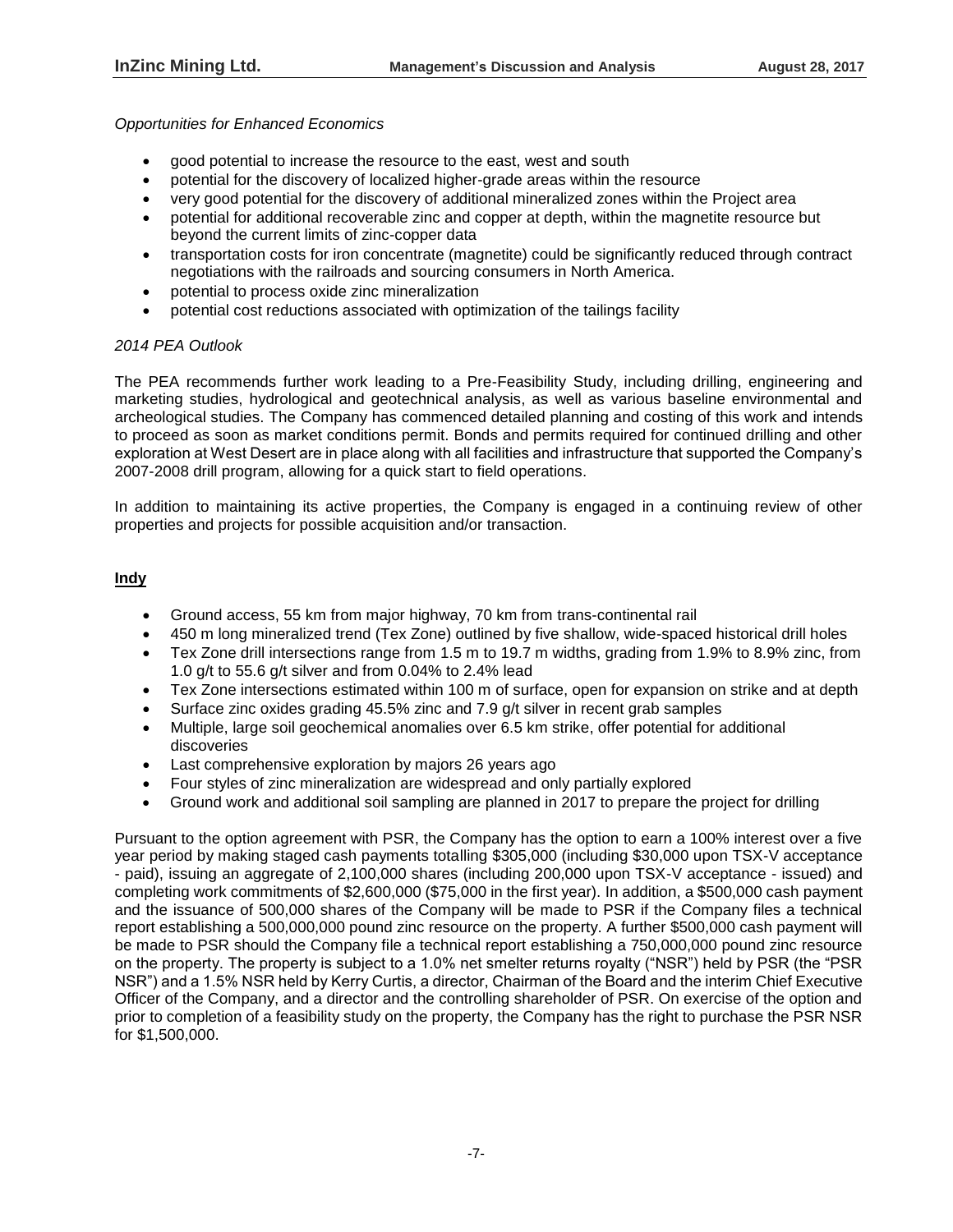### *Property Geology and History of Work*

The Indy project comprises claims covering a 9.8 km strike of deformed sedimentary rocks spanning the Cambrian to Lower Mississippian; a geological period known to produce most of the major western Canadian zinc deposits.

Activity in the area is first recorded by Kennco, who in 1980, based on regional geology and geochemistry, staked the area now comprising the claims during a search for Sedex type lead-zinc deposits. In 1981 and 1982 Kennco established a cut survey grid over a 6.5 km strike and completed mapping and wide spaced soil geochemistry resulting in the definition of three large zinc-lead-silver geochemical anomalies termed North, Central and South. Kennco completed four diamond drill holes on two selected geochemical targets in 1982.

In 1988, Cominco optioned the claims from Kennco and completed detailed grid soil sampling and geological mapping over a 3 km strike length covering the southern portion of the Kennco claims, roughly in the area now comprising the Indy 1 claim. Cominco outlined two areas of anomalous zinc-lead-barium soil geochemistry, one of which corresponded to the "South Anomaly" previously identified by Kennco. Five shallow, wide-spaced diamond drill holes drilled by Cominco in 1989-90 targeted a portion of a high contrast soil anomaly (Anomaly B). All five holes intersected mineralization at estimated vertical depths less than 100 metres, outlining a 450 metre long mineralized trend called the Tex Zone. Drill intersections ranged from 1.5 m to 19.7 m, grading from 1.9% to 8.9% zinc, from 1.0 g/t to 55.6 g/t silver and from 0.04% to 2.4% lead. True widths of these intersections are not known and in some cases core recoveries were less than 50%. Descriptions of the mineralized drill intersections include the minerals sphalerite, galena and barite in fractures and breccias hosted in dolostone, all of which are common constituents of Mississippi Valley Type ("MVT") style or low temperature Carbonate Replacement Deposit ("CRD") zinc mineralization.

The Indy project includes compiled digital data from 2,056 historical and recent (2012, 2013, 2015 and 2016) soil geochemical samples from across 7.5 km of the property. Data also includes 72 stream sediment samples and 396 samples from 1550 m of diamond drilling in 13 holes drilled between 1981 and 1990 by Kennco and Cominco. Soil samples outline several large multi-element (zinc-lead-barium-silver) geochemical anomalies occurring across a 6.5 km length of the property. The following four multi-element geochemical anomalies cover a large area across a linear trend over moderate terrain: Anomaly A (600 m by 350 m); Anomaly B (Tex Zone) (700 m by 150 m); Anomaly C (700 m by 200 m); and Anomaly D (800 m by 400 m). Several of these anomalies have not been explored or remain only partially explored. This includes the high contrast soil signal from Anomaly B, which was partially explored by drilling in 1989-90 and led to the discovery of the Tex Zone.

Four types of zinc mineralization (including MVT or low temperature CRD style) are documented on Indy. The variety of zinc mineralization, respective host rocks and the widespread distribution of these occurrences across Indy may be suggestive of a larger mineralizing event and may provide new opportunities and target areas. Additional soil sampling, prospecting and geological mapping are required on all anomalies and mineral occurrences to improve the resolution of exploration data prior to drill target selection.

During the six months ended June 30, 2017, the Company conducted a field program consisting of prospecting, geological mapping and soil geochemistry on geochemical anomalies B and C. Soil geochemistry focused on a 1.4 km length of Anomaly B, with detailed sampling (50 m centered lines) completed over the 500 m long southern portion of the anomaly which is coincident with the area of mineralization outlined by historical drilling. Soil sampling was further extended to cover the 900 m northern trend of the anomaly. Wide spaced soil geochemistry was also completed over a 600 m length at Anomaly C. The Company is compiling the data from this program with programs completed in 2012, 2015 and 2016.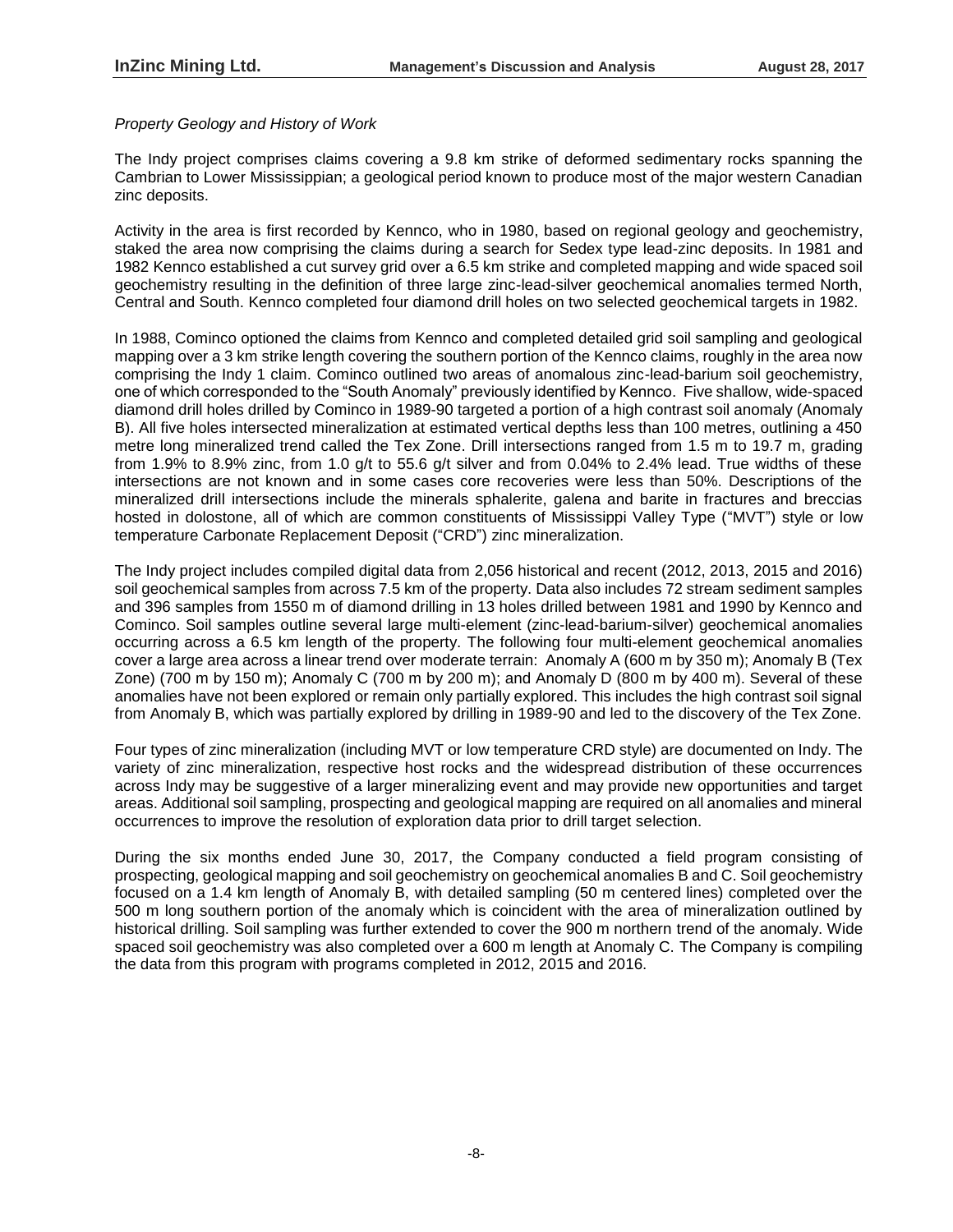#### **Selected Quarterly Information**

| <b>Quarter Ended</b> | <b>Revenue</b><br>$($ \$) | Loss and comprehensive loss (\$) | Net loss per share<br>$($ \$) <sup>(1)</sup> |
|----------------------|---------------------------|----------------------------------|----------------------------------------------|
| June 30, 2017        | Nil                       | (229, 815)                       | 0.00                                         |
| March 31, 2017       | Nil                       | (115,980)                        | 0.00                                         |
| December 31, 2016    | Nil                       | (125, 780)                       | 0.00                                         |
| September 30, 2016   | Nil                       | (142, 237)                       | 0.00                                         |
| June 30, 2016        | Nil                       | (163, 241)                       | 0.00                                         |
| March 31, 2016       | Nil                       | (64,099)                         | 0.00                                         |
| December 31, 2015    | Nil                       | (47, 388)                        | 0.00                                         |
| September 30, 2015   | Nil                       | (80, 621)                        | 0.00                                         |

*(1) Basic and diluted*

#### **Results of Operations**

The following discussion should be read in conjunction with the accompanying financial statements and related notes for the period. The loss and comprehensive loss for the three months ended June 30, 2017 totalled \$229,815 (2016 - \$163,241) and operating and administrative expenses for the three months ended June 30, 2017 totalled \$230,108 (2016 - \$164,460).

The table below explains the significant changes in expenditures for the three months ended June 30, 2017 compared with for the three months ended June 30, 2016.

| <b>Expenses</b>             | Increase / Decrease in<br><b>Expenses</b> | <b>Explanation for Change</b>                                                                              |
|-----------------------------|-------------------------------------------|------------------------------------------------------------------------------------------------------------|
| Management fees             | Decrease of \$16,227                      | Decrease is due to resignation of former president<br>and CEO; management fees are currently not<br>paid.  |
| Professional fees           | Increase of \$18,161                      | Increase is due to increase in corporate activity as<br>work was performed on acquisition of Indy project. |
| Share based<br>compensation | Increase of \$55,232                      | Incentive share options continue to vest and<br>additional options were granted in the current<br>period.  |

The following discussion should be read in conjunction with the accompanying financial statements and related notes for the period. The loss and comprehensive loss for the six months ended June 30, 2017 totalled \$345,795 (2016 - \$227,341) and operating and administrative expenses for the six months ended June 30, 2017 totalled \$346,567 (2016 - \$229,626).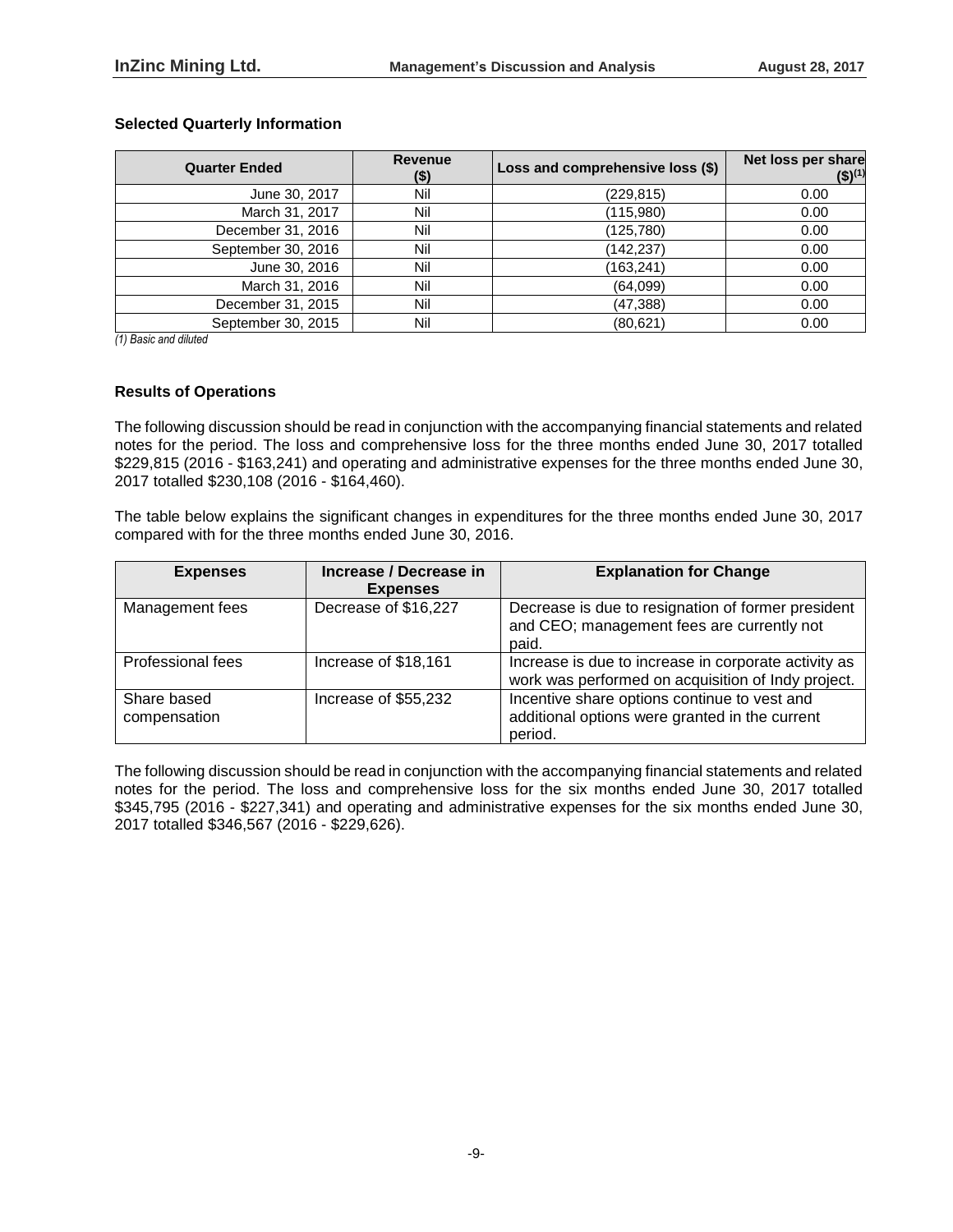The table below details the significant changes, not described above, in operating and administrative expenditures for the six months ended June 30, 2017 as compared to 2016.

| <b>Expenses</b>                         | Increase / Decrease in<br><b>Expenses</b> | <b>Explanation for Change</b>                                                                                                     |
|-----------------------------------------|-------------------------------------------|-----------------------------------------------------------------------------------------------------------------------------------|
| Communication and<br>investor relations | Increase of \$28,652                      | Increase is due to additional investor relations and<br>promotional activities such as marketing and<br>attendance at conferences |
| Foreign exchange loss                   | Decrease of \$12,570                      | Decrease is due to the increased value of the<br>Canadian dollar against the American dollar.                                     |
| Management fees                         | Decrease of \$37,227                      | Decrease is due to resignation of former president<br>and CEO; management fees are currently not<br>paid.                         |
| Office and miscellaneous                | Increase of \$22,137                      | Increase is due to increase in corporate activity                                                                                 |
| Rent                                    | Decrease of \$7,500                       | Decrease is a result of Company relocating to a<br>new office space.                                                              |
| Travel                                  | Increase of \$21,427                      | Increase is due to increase in corporate activity,<br>including attendance at conferences                                         |

#### **Related Party Transactions**

The Company entered into the following transactions with related parties during the six months ended June 30, 2017:

Summary of key management personnel compensation:

|                                         | For the six months ended June 30, |         |  |  |
|-----------------------------------------|-----------------------------------|---------|--|--|
|                                         | 2017                              | 2016    |  |  |
| Short-term benefits paid or accrued:    |                                   |         |  |  |
| Professional fees (Steve Vanry)         | 17.000                            | 9,000   |  |  |
| Management fees (Chris Staargaard)      |                                   | 37,227  |  |  |
| Office and miscellaneous (Kerry Curtis) | 15.000                            |         |  |  |
| Share-based compensation (Kerry Curtis) | 29,710                            | 54,538  |  |  |
| Share-based compensation (Steve Vanry)  | 23,309                            | 9,564   |  |  |
|                                         | 85,019                            | 110,329 |  |  |

## **Summary of transactions with other related parties**

The following amounts were incurred with respect to the Company's non-executive directors:

|                                              | For the six months ended June 30, |        |  |        |  |
|----------------------------------------------|-----------------------------------|--------|--|--------|--|
|                                              |                                   | 2017   |  | 2016   |  |
| Share-based compensation (Louis Montpellier) |                                   | 29.710 |  | 14,019 |  |
| Share-based compensation (Wayne Hubert)      |                                   | 29.710 |  | 14.019 |  |
| Share-based compensation (John Murphy)       |                                   | 35,014 |  | 23,177 |  |
|                                              |                                   | 94.434 |  | 51.215 |  |

Included in rent is \$4,500 (June 30, 2016 - \$Nil) paid or accrued to a company related by Steve Vanry, the CFO and \$Nil (June 30, 2016 - \$12,000) paid or accrued at cost to a company related by Chris Staargaard, former President and CEO.

Included in accounts payable and accrued liabilities are amounts owing to related parties of \$4,763 (December 31, 2016 - \$6,372).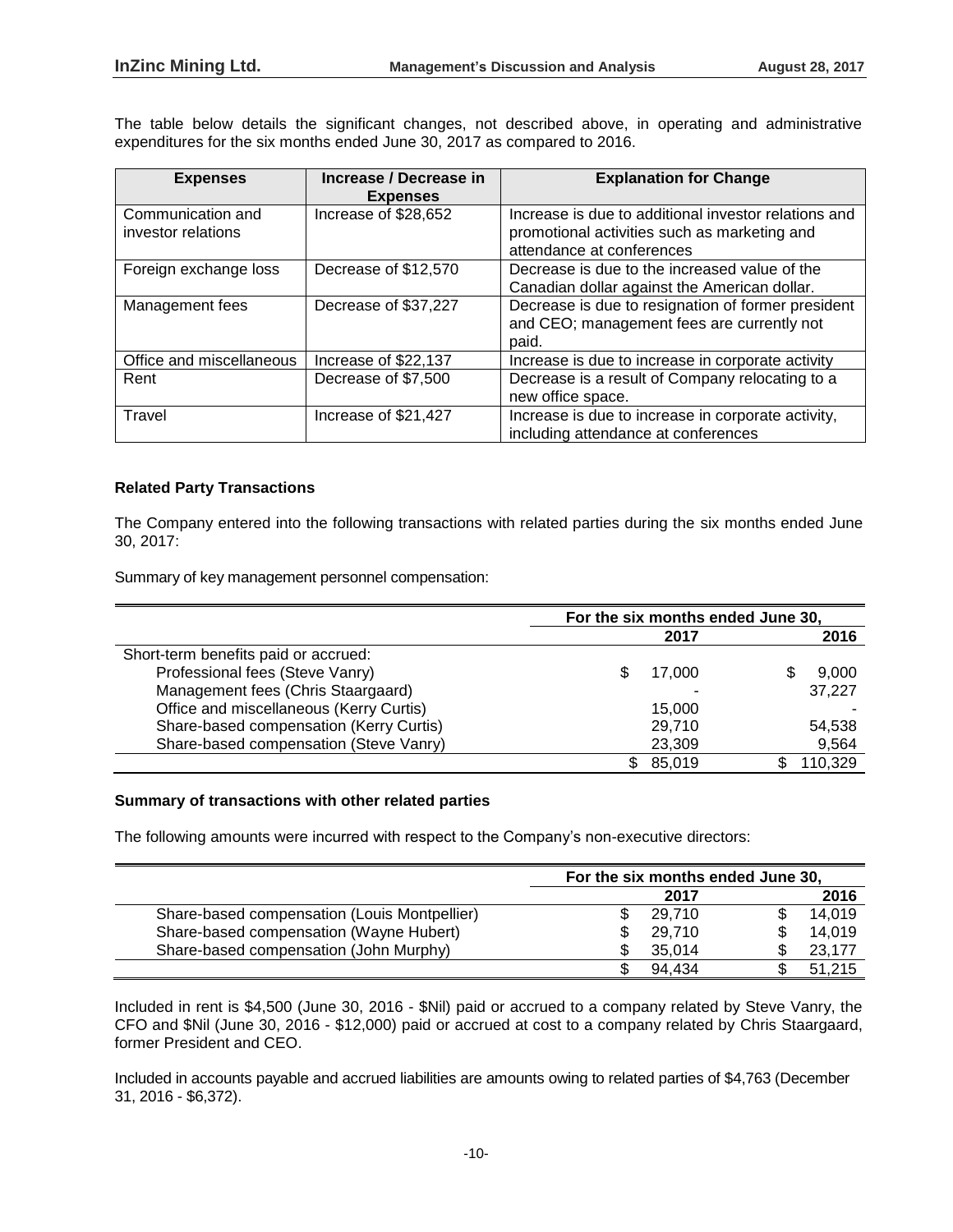# **Liquidity, Financial Position and Capital Resources**

| As at June 30, 2017, the Company's liquidity and capital resources are as follows: |  |
|------------------------------------------------------------------------------------|--|
|------------------------------------------------------------------------------------|--|

|                                  | June 30, 2017 | <b>December 31, 2016</b> | June 30, 2016 |
|----------------------------------|---------------|--------------------------|---------------|
|                                  | \$            |                          |               |
| Cash                             | 301.597       | 482.729                  | 649.708       |
| Receivables                      | 5.331         | 35.294                   | 28,763        |
| Prepaids                         | 13.765        | 13.870                   | 4,929         |
| Marketable securities            | 1.520         | 1.874                    | 1,231         |
| Total current assets             | 322,213       | 533,767                  | 684,631       |
| Payables and accrued liabilities | 43.886        | 49.427                   | 24,268        |
| Working capital                  | 278,327       | 484.340                  | 660,363       |

The Company had a net working capital position of \$278,327 at June 30, 2017 compared with \$484,340 as December 31, 2016 and \$660,363 at June 30, 2016. As at June 30, 2017, the Company had sufficient liquidity to meet its obligations for the next year.

The Company had cash on hand of \$301,597 on June 30, 2017 compared with \$482,729 as December 31, 2016 and \$649,708 at June 30, 2016. The only source of cash during the period was the exercise of stock options for proceeds of \$50,000. The primary use of cash during the period was the funding of operations at \$156,463.

The Company's general and administrative costs, exclusive of any management compensation or direct business costs such as acquisitions, field work or travel, are in the range of \$250,000 annually. These maintenance costs are typical for a public company of this nature and consist of stock exchange fees, legal fees, accounting and audit fees, transfer agent fees and general office expenses such as rent, basic administrative assistance, phone, and property costs.

The Company has no known mineral reserves and is not in commercial production on any of its properties and accordingly, the Company does not generate cash from operations. The Company finances exploration activities by raising capital from equity markets from time to time.

#### **Proposed Transactions**

There are no proposed transactions to be reported.

#### **Risks and Uncertainties**

The business and operations of the Company are subject to numerous risks, many of which are beyond the Company's control. The Company considers the risks set out below to be some of the most significant to potential investors in the Company, but not all of the risks associated with an investment in securities of the Company. If any of these risks materialize into actual events or circumstances or other possible additional risks and uncertainties of which the Company is currently unaware or which it considers to be material in relation to the Company's business actually occur, the Company's assets, liabilities, financial condition, results of operations (including future results of operations), business and business prospects, are likely to be materially and adversely affected. In such circumstances, the price of the Company's securities could decline and investors may lose all or part of their investment.

#### *History of losses*

The Company has incurred net losses since inception and as of June 30, 2017, had an accumulated deficit of \$8,471,953.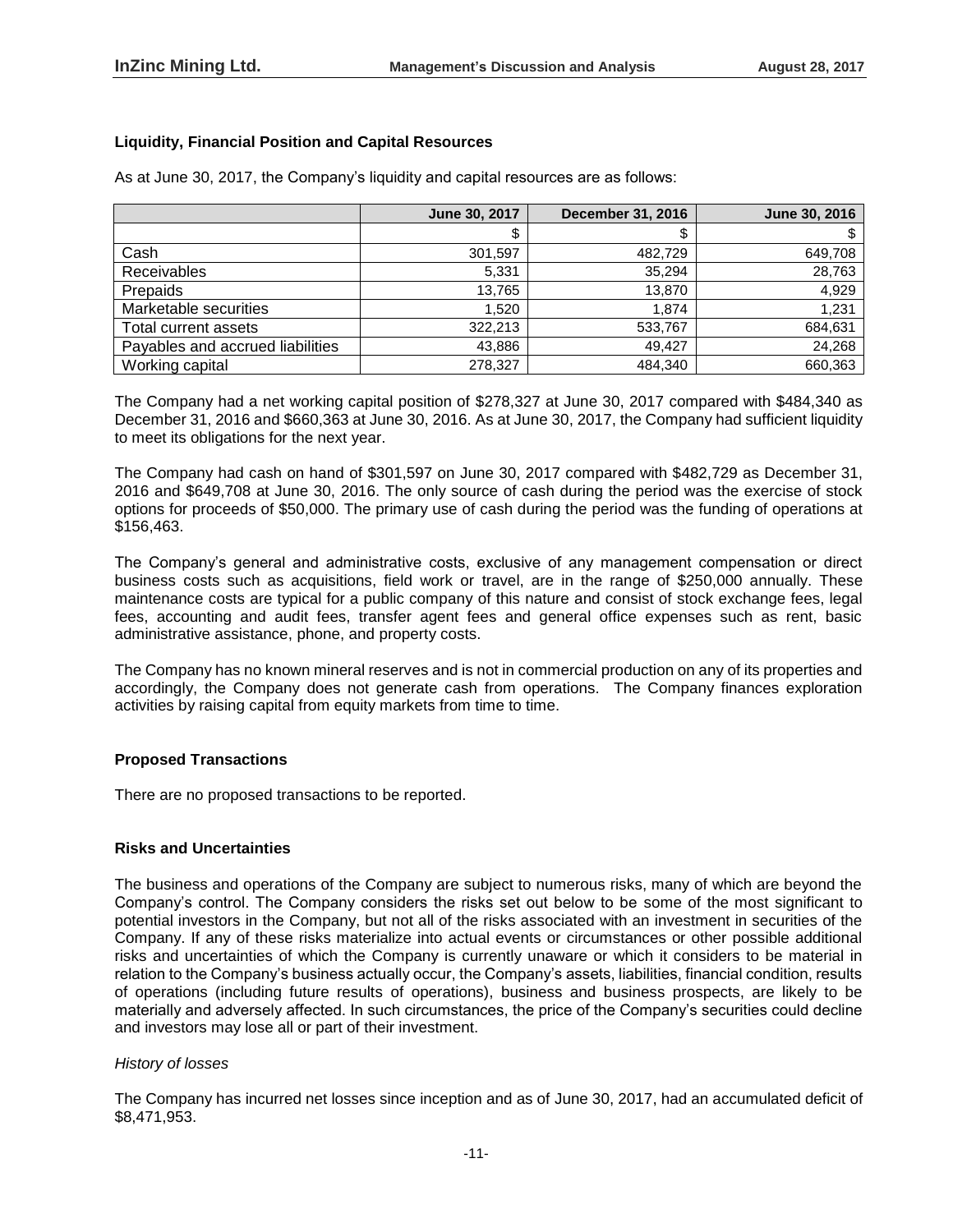## *No history of dividends*

Since incorporation, the Company has not paid any cash or other dividends on its common stock and does not expect to pay such dividends in the foreseeable future, as all available funds will be invested primarily to finance its mineral exploration programs. The Company will need to achieve profitability prior to any dividends being declared.

## *Dilution*

The Company does not generate any revenues and does not have sufficient financial resources to undertake by itself all of its planned expenditures. The Company has limited financial resources and has financed its operations primarily through the sale of securities such as common shares. The Company will need to continue its reliance on the sale of such securities for future financing, resulting in dilution to the Company's existing shareholders. The amount of additional funds required will depend largely on the success of the Company's exploration programs.

Further expenditures will depend on the Company's ability to obtain additional financing which may not be available under favourable terms, if at all.

## *Capital and liquidity risk*

The amount of financial resources available to invest for the enhancement of shareholder value is dependent upon the size of the treasury, profitable operations, and willingness to utilize debt and issue equity. Due to the size of the Company, financial resources are limited and if the Company exceeds growth expectations or finds investment opportunities it may require debt or equity financing. There is no assurance that the Company will be able to obtain additional financial resources that may be required to successfully finance transactions or compete in its markets on favourable commercial terms.

#### *Dependence on key personnel*

Loss of certain members of the executive team or key operational leaders of the company could have a disruptive effect on the implementation of the Company's business strategy and the efficient running of dayto-day operations until their replacement is found. Recruiting personnel is time consuming and expensive and the competition for a professional is intense. The Company may be unable to retain its key employees or attract, assimilate, retain or train other necessary qualified employees, which may restrict its growth potential.

#### *Mineral exploration*

Mineral exploration is subject to a high degree of risk, which even a combination of experience, knowledge and careful evaluation may fail to overcome. These risks may be even greater in the Company's case given its formative stage of development. Furthermore, exploration activities are expensive and seldom result in the discovery of a commercially viable resource. There is no assurance that the Company's exploration will result in the discovery of an economically viable mineral deposit.

#### *Preliminary Economic Assessments*

Preliminary Economic Assessments are considered to be preliminary in nature. They include Inferred mineral resources that are considered too speculative to have the economic considerations applied that would enable their classification as mineral reserves. There is no certainty that the conclusions within a Preliminary Economic Assessment will be realized. Mineral resources that are not mineral reserves do not have demonstrated economic viability.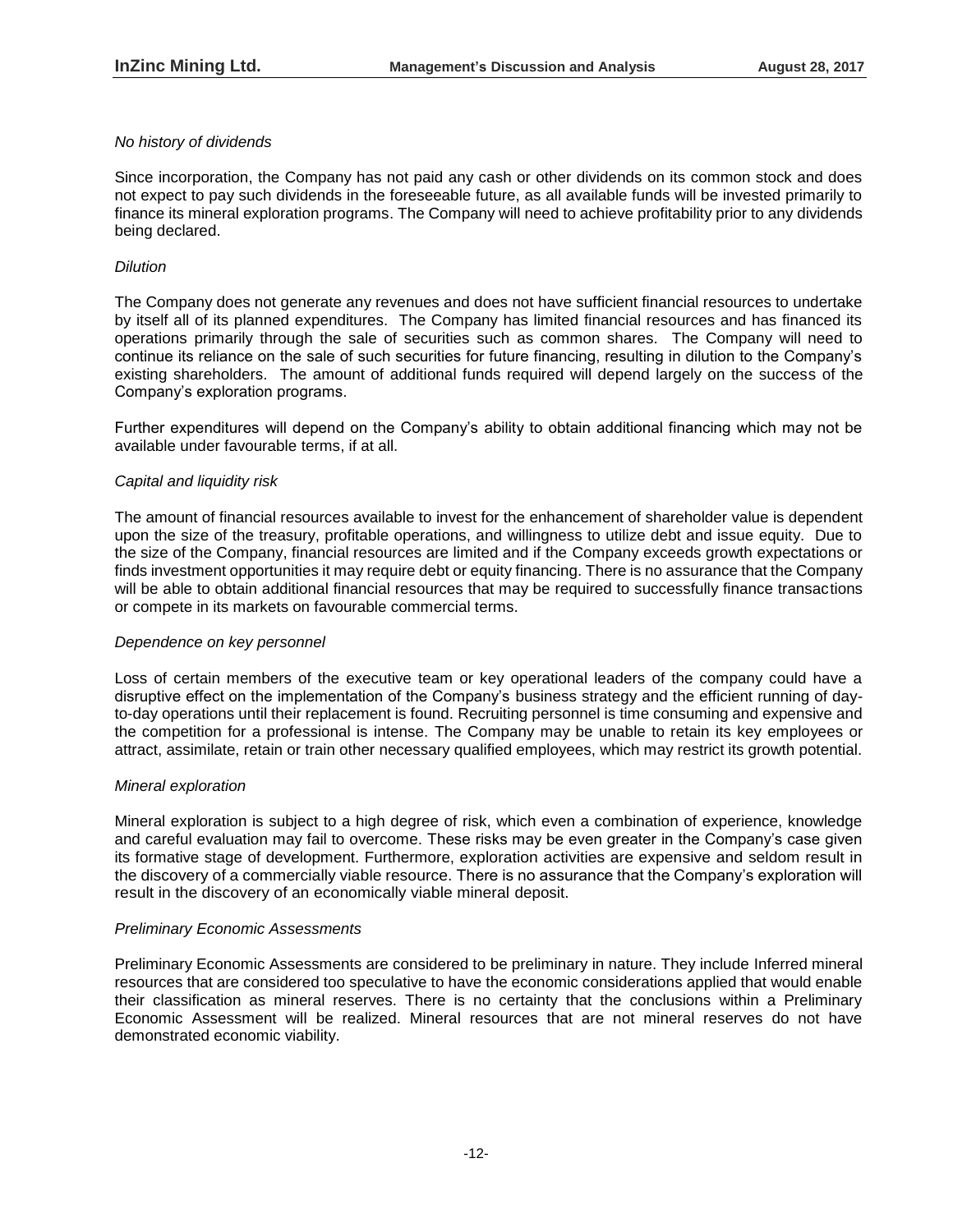### *Management of industry risk*

The Company is engaged primarily in mineral exploration and manages related industry risk issues directly. The Company's mineral exploration activities expose it to potential environmental liability risk. It is management's policy to review environmental compliance and exposure on an ongoing basis. The Company follows industry standards and specific project environmental requirements. The Company is currently in the exploration stage on its property interests and has not determined whether significant site recovery costs will be required. Management is not aware of and does not anticipate any significant environmental remediation costs or liabilities in respect of its current operations.

#### *Commodity and equity prices*

The Company is exposed to price risk with respect to commodity and equity prices. Equity price risk is defined as the potential adverse impact on the Company's earnings due to movements in individual equity prices or general movements in the level of the stock market. Commodity price risk is defined as the potential adverse impact on earnings and economic value due to commodity price movements and volatilities. The Company closely monitors commodity prices of base and precious metals, individual equity movements, and the stock market to determine the appropriate course of action to be taken by the Company. Fluctuations in pricing may be significant.

## **Critical Accounting Estimates and Judgements**

The preparation of financial statements in conformity with IFRS requires management to make certain estimates, judgments and assumptions that affect the reported amounts of assets and liabilities at the date of the financial statements and the reported expenses during the year. Based on historical experience and current conditions, management makes assumptions that are believed to be reasonable under the circumstances. These estimates and assumptions form the basis for judgments about the carrying value of assets and liabilities and reported amounts for expenses. Different assumptions would result in different estimates, and actual results may differ from results based on these estimates. These estimates and assumptions are also affected by management's application of accounting policies. Critical accounting estimates are those that affect the audited financial statements materially and involve a significant level of judgment by management.

Although management uses historical experience and its best knowledge of the amount, events or actions to form the basis for judgments and estimates, actual results may differ from these estimates.

Critical estimates exercised in apply accounting policies that have the most significant effects on the amounts recognized in the condensed interim consolidated financial statements are as follows:

#### *Economic recoverability and probability of future economic benefits of exploration and evaluation assets*

Management has determined that exploration, evaluation, and related costs incurred which were capitalized may have future economic benefits and may be economically recoverable. Management uses several criteria in its assessments of economic recoverability and probability of future economic benefits including, geologic and other technical information, a history of conversion of mineral deposits with similar characteristics to its own properties to proven and probable mineral reserves, the quality and capacity of existing infrastructure facilities, evaluation of permitting and environmental issues and local support for the project.

#### *Valuation of share-based compensation*

The Company uses the Black-Scholes Option Pricing Model for valuation of share-based compensation. Option pricing models require the input of subjective assumptions including expected price volatility, interest rate, and forfeiture rate. Changes in the input assumptions can materially affect the fair value estimate and the Company's earnings and equity reserves.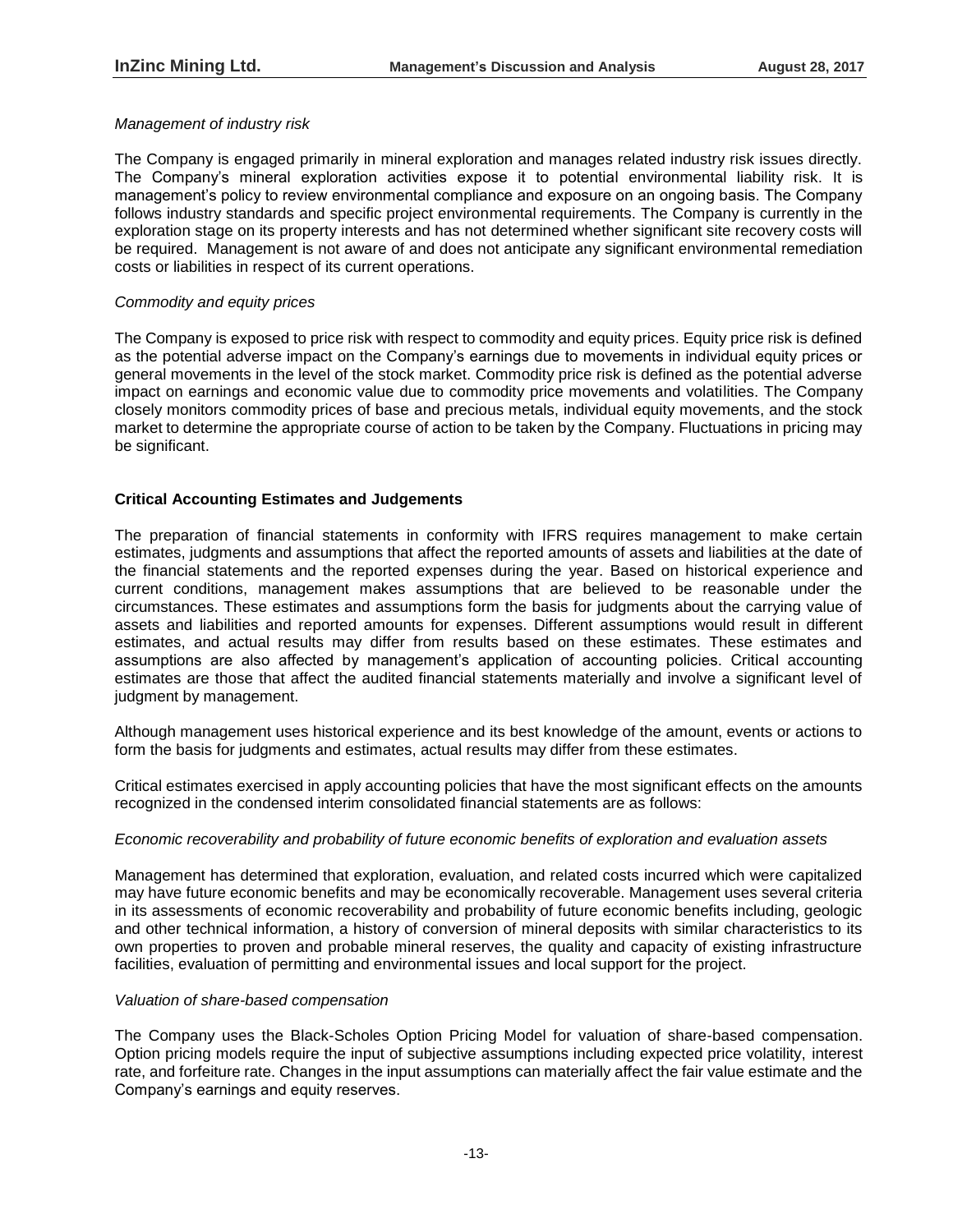#### *Income taxes*

In assessing the probability of realizing deferred tax assets, management makes estimates related to expectation of future taxable income, applicable tax opportunities, expected timing of reversals of existing temporary differences and the likelihood that tax positions taken will be sustained upon examination by applicable tax authorities. In making its assessments, management gives additional weight to positive and negative evidence that can be objectively verified.

#### *Determination of functional currency*

The Company determines the functional currency through an analysis of several indicators such as expenses and cash flow, financing activities, retention of operating cash flows, and frequency of transactions with the reporting entity.

#### **Accounting pronouncements not yet effective**

There have been no significant changes to the Company's accounting policies from those disclosed in the consolidated financial statements for the year ended December 31, 2016.

#### *New and amended IFRS pronouncements*

A number of new standards, amendments to standards and interpretations applicable to the Company are not yet effective and have not been applied in preparing these condensed interim consolidated financial statements.

- a. IFRS 9, "Financial Instruments", replaces the guidance in IAS 39, "Financial Instruments: Recognition and Measurement", and includes requirements for recognition and measurement, impairment, derecognition and general hedge accounting. The standard is effective for annual periods beginning on or after January 1, 2018, with earlier application permitted. The Company does not intend to early adopt IFRS 9.
- b. IFRS 15, "Revenue from Contracts with Customers", establishes principles that an entity shall apply to report useful information to users of financial statements about the nature, amount, timing and uncertainty of revenue and cash flows arising from a contract with a customer. The standard is effective for annual periods beginning on or after January 1, 2018, with earlier application permitted. The Company does not intend to early adopt IFRS 15.

None of the remaining standards and amendments to standards and interpretations are expected to have a significant effect on the condensed interim consolidated financial statements of the Company.

#### **Off-Balance Sheet Arrangements**

The Company does not have any off-balance sheet arrangements.

#### **Financial Instruments and Management of Financial Risk**

Financial instruments measured at fair value are classified into one of three levels in the fair value hierarchy according to the relative reliability of the inputs used to estimate the fair values. The three levels of the fair value hierarchy are:

- Level 1 Unadjusted quoted prices in active markets for identical assets or liabilities;
- Level 2 Inputs other than quoted prices that are observable for the asset or liability either directly or indirectly; and
- Level 3 Inputs that are not based on observable market data.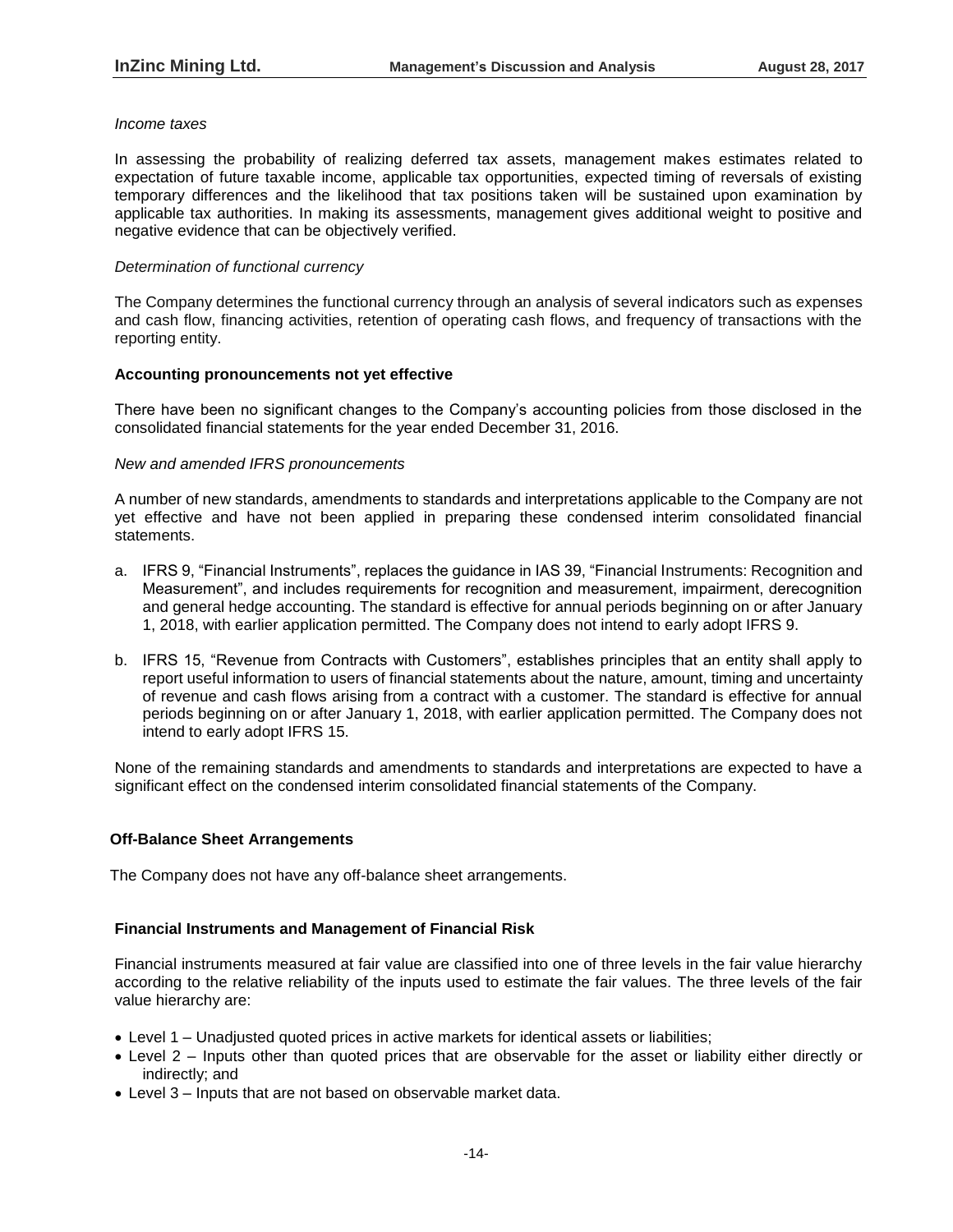Cash and marketable securities are measured at fair value using level 1 inputs. The value of receivables, reclamation deposit, and accounts payable and accrued liabilities approximates their carrying values.

The Company is exposed to a variety of financial risks by virtue of its activities including currency, credit, interest rate, liquidity and price risk.

#### *Credit risk*

The Company is exposed to industry credit risks arising from its cash holdings and receivables. The Company manages credit risk by placing cash with major Canadian financial institutions. The Company's receivables are due from the Federal Government of Canada. Management believes that credit risk related to these amounts is nominal.

#### *Liquidity risk*

Liquidity risk is the risk that the Company will not have sufficient funds to meet its financial obligations when they are due. To manage liquidity risk, the Company reviews additional sources of capital and financing to continue its operations and discharge its commitments as they become due.

#### *Interest rate risk*

Interest rate risk is the risk that the fair value of future cash flows of a financial instrument will fluctuate because of changes in market interest rates. As of June 30, 2017, the Company held an interest bearing demand deposit with a face value \$200,920. A change in interest rates of 1% will change income by \$2,009 per annum.

#### *Foreign currency risk*

The Company is exposed to foreign currency risk on fluctuations related to cash and accounts payables and accrued liabilities that are denominated in United States Dollars. However, management believes the risk is not currently significant.

#### *Price risk*

The Company has limited exposure to price risk with respect to commodity and equity prices. Equity price risk is defined as the potential adverse impact on the Company's earnings due to movements in individual equity prices or general movements in the level of the stock market. Commodity price risk is defined as the potential adverse impact on earnings and economic value due to commodity price movements and volatilities.

#### *Other risks*

The Company will need additional funding to complete its short and long term objectives. The ability of the Company to raise such financing in the future will depend on the prevailing market conditions, as well as the business performance of the Company. Current global financial conditions have been subject to increased volatility which has negatively impacted access to public financing. There can be no assurances that the Company will be successful in its efforts to raise additional financing on terms satisfactory to the Company. The market price of the Company's shares at any given point in time may not accurately reflect value. If adequate funds are not available or not available on acceptable terms, the Company may not be able to take advantage of opportunities, to develop new projects or to otherwise respond to competitive pressures.

The Company is dependent upon the services of key executives, including the Chief Executive Officer. Certain directors and officers of the Company also serve as directors and/or officers of other companies involved in mineral exploration and development and, consequently, there exists the possibility for such directors and officers to be in a position of conflict.

#### **Authorized and issued share capital as at August 28, 2017:**